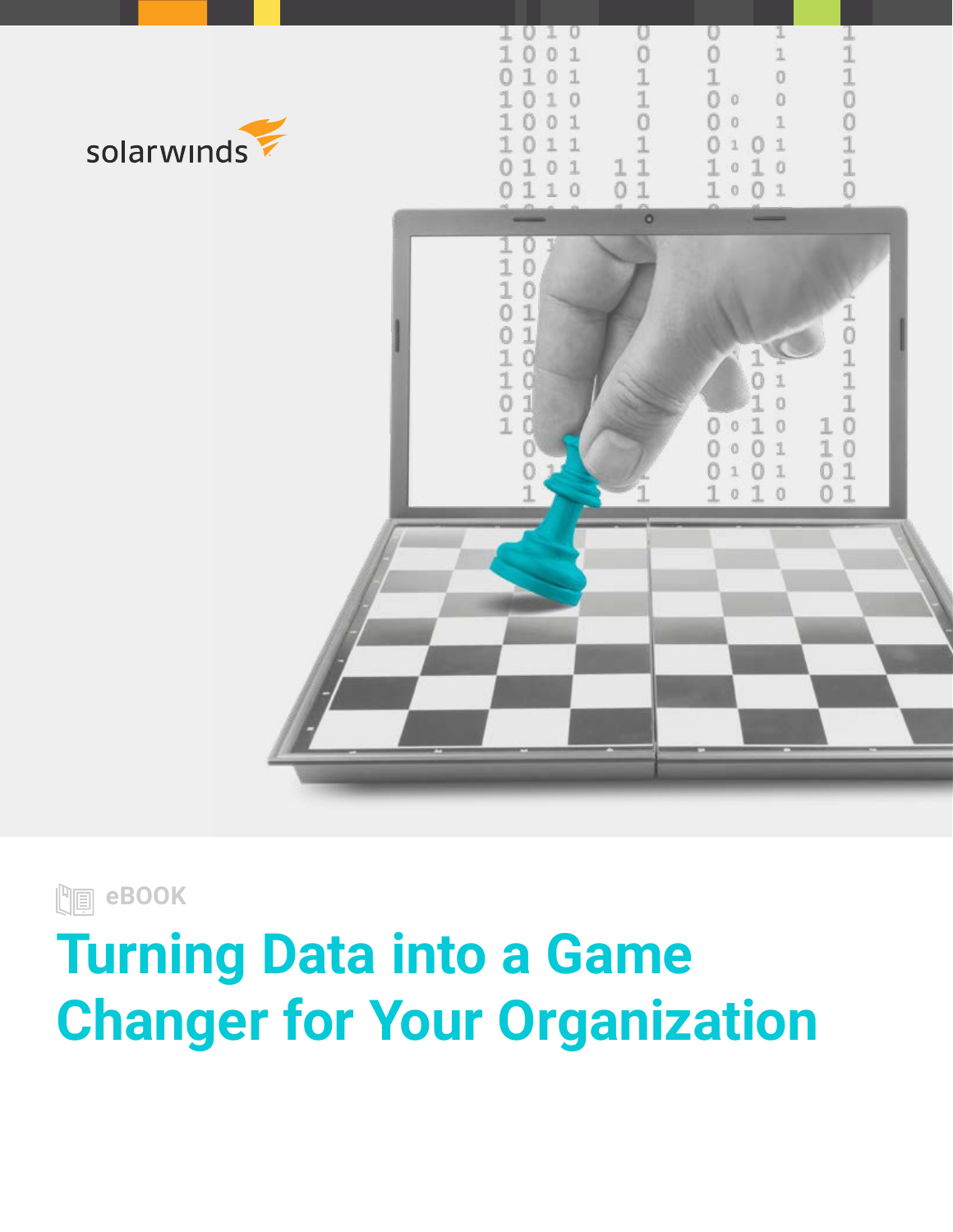## **Many organizations don't understand the risk to their data**

Data can be a business' most valuable resource—but data is also valuable to cybercriminals. Whether they want to lock an organization's data to demand a ransom or exfiltrate it to sell on the dark web, cybercriminals have options for making money off this precious resource.



### *To top it off, breaches have become more numerous in recent years—2018 was the second most active year for data breaches1 .*

While data carries risks for an organization, it also presents major opportunities for cybersecurity professionals to demonstrate their significance. This eBook looks at some of the high-level elements you should think about when protecting your dataand it discusses how to use data-protection activities to help advance your team's credibility within your organization.

<sup>1 &</sup>quot;Data Breach QuickView Report, Year End 2018 – Data Breach Trends," Risk Based Security. https://pages.riskbasedsecurity.com/2018-ye-breach-quickview-report (Accessed February 2019).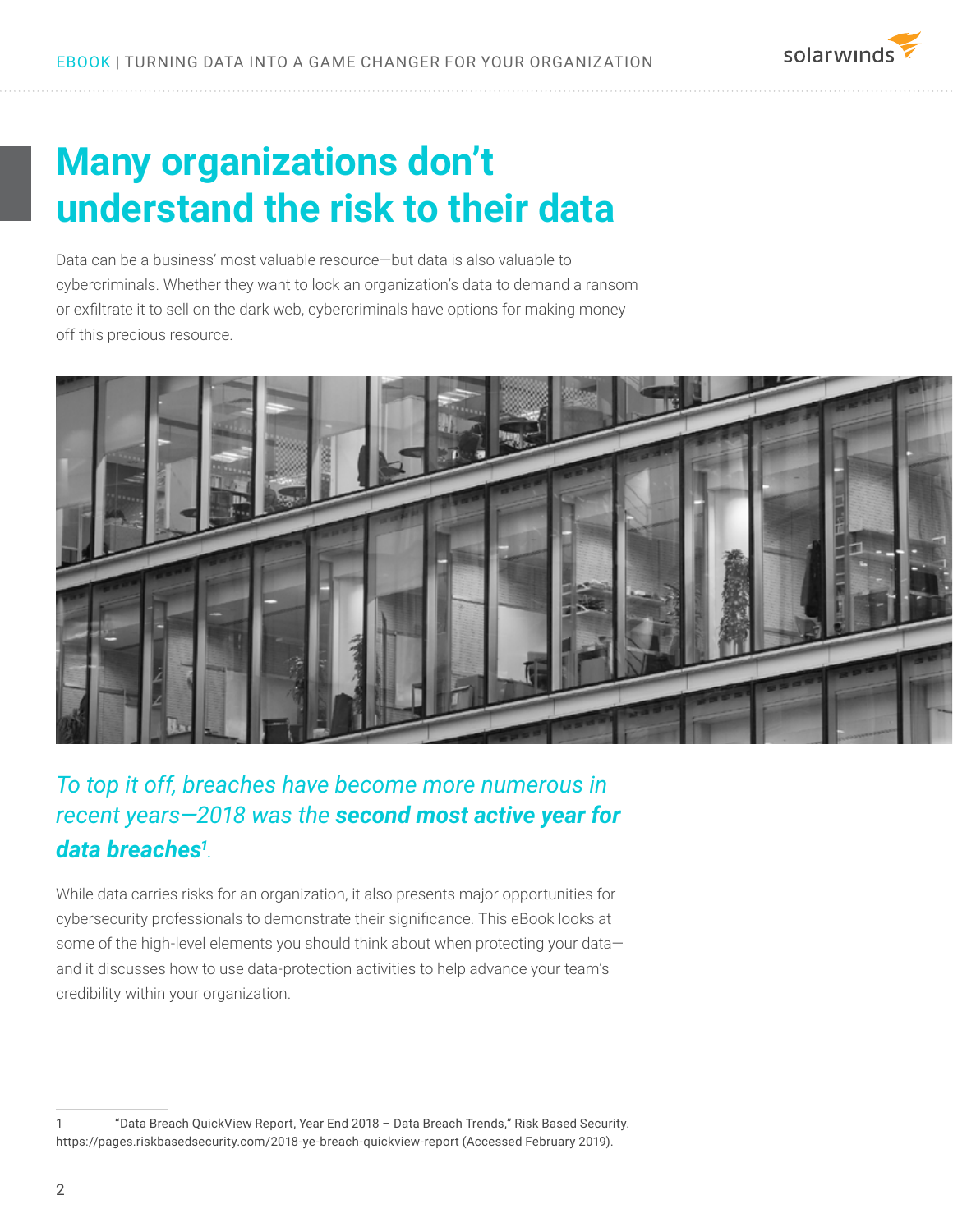## **Determine Areas of Greatest Risk**

Protecting your organization's data starts with mapping risks. You will need to define the level of security for data assets based on their risk levels. Define your mission-critical data and put appropriate safeguards in place. If you work for a bank, for example, financial data would need a high level of protection, such as requiring high levels of user privileges for people to access. Map these out and develop a plan to keep them safe.

Additionally, define which employees represent the most risk, most often users with access to the sensitive data you've already mapped out. Enforce policies to keep these employees from unintentionally opening the organization to a data breach risk. For example, while an individual contributor using the corporate network may only need to log in using their username and password, you may want stricter requirements for high-risk c-level employees with access to sensitive data. This might include requiring multifactor authentication or asking them to use a VPN when accessing systems offsite.

*Define the level of security for data assets based on their risk levels.*



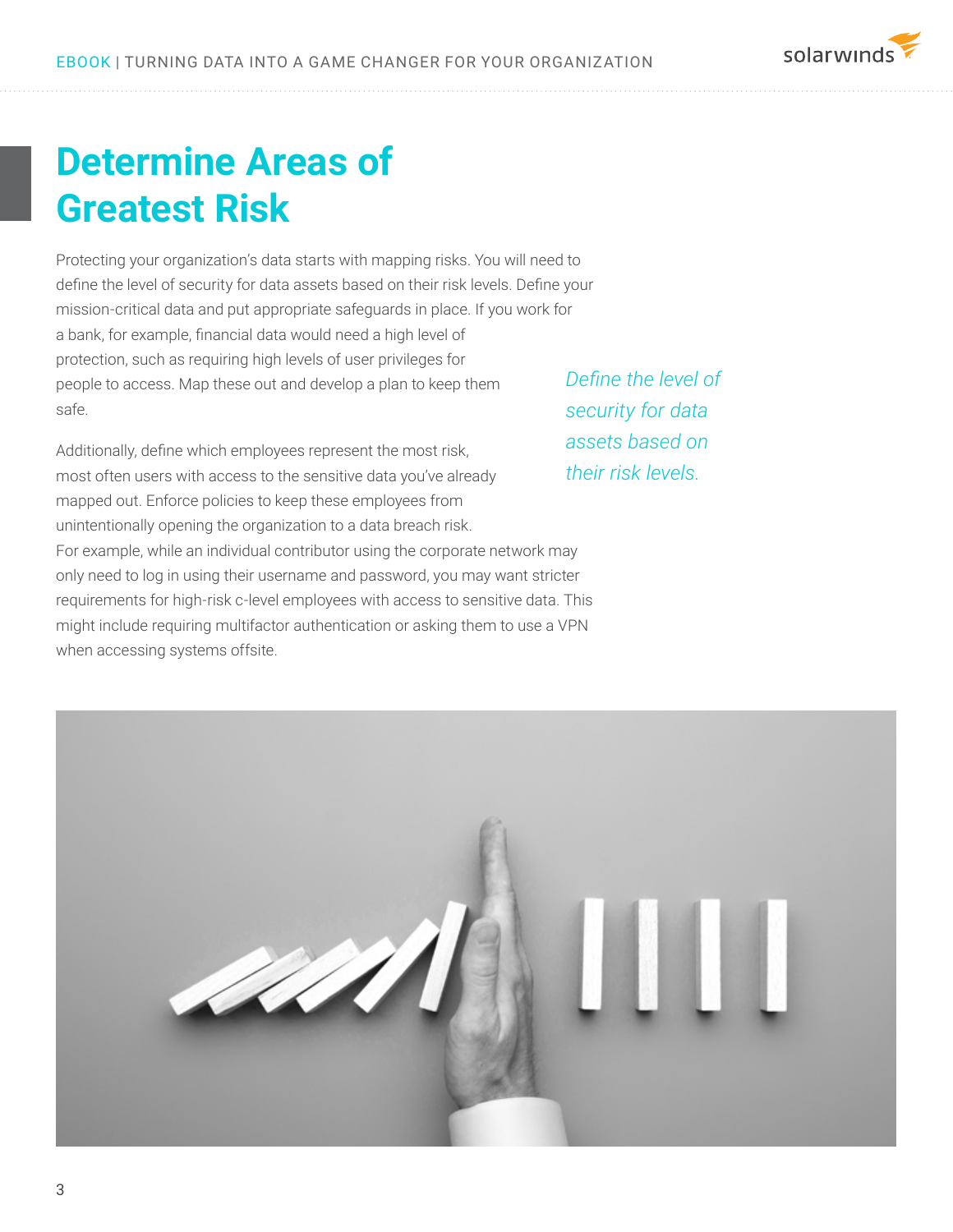

### **Leverage Fundamentals to Fight Back Against External Threat Actors**

Once your riskiest areas are defined, start implementing security fundamentals, like:



#### **ANTIVIRUS**

With new malware strains appearing online at a rapid clip and devastating ransomware attacks abounding, data protection absolutely requires strong antivirus (or even full-blown endpoint protection built on collective intelligence). Don't simply rely on signature-based scans; these are necessary but can't help with emerging threats. Make sure whatever solution you choose can look for elements that look like malware, like attempts to edit a system registry.



#### **PATCHING**

Software vulnerabilities leave an open door for cybercriminals to step through. Make sure you set up automation to keep patches current across your user base.



#### **BACKUP AND DISASTER RECOVERY**

When it comes to protecting data, there may be nothing more important than backup. A good backup solution should help you schedule backup jobs on autopilot. Additionally, you should be able to quickly back up to the cloud and back up locally if you want a second copy (which is highly recommended for redundancy). Search for something optimized for the cloud. It should use techniques like compression and deduplication for fast transfers, and it should offer strong data encryption both in transit and at rest.

Beyond these technical solutions, user security training is a must. Email attacks, for example, often kick off larger data breaches and network compromises. Run regular trainings to keep employees from accidentally falling victim to phishing scams or malicious downloads. Also, during these trainings, emphasize other sound security practices, like setting strong passwords and enforcing multifactor authentication.

Many organizations see these trainings as a way of checking a box. **Don't fall into this trap.** Security trainings offer an excellent opportunity for your team to reinforce their value. Try to make the training as engaging as possible—choose your best speaker, have a slick presentation, offer handouts to improve retention, and maybe even consider running prize giveaways for people who answer questions correctly. You want people walking away not only remembering how to secure their data (and avoid falling victim to phishing scams), but also recognizing your team's importance.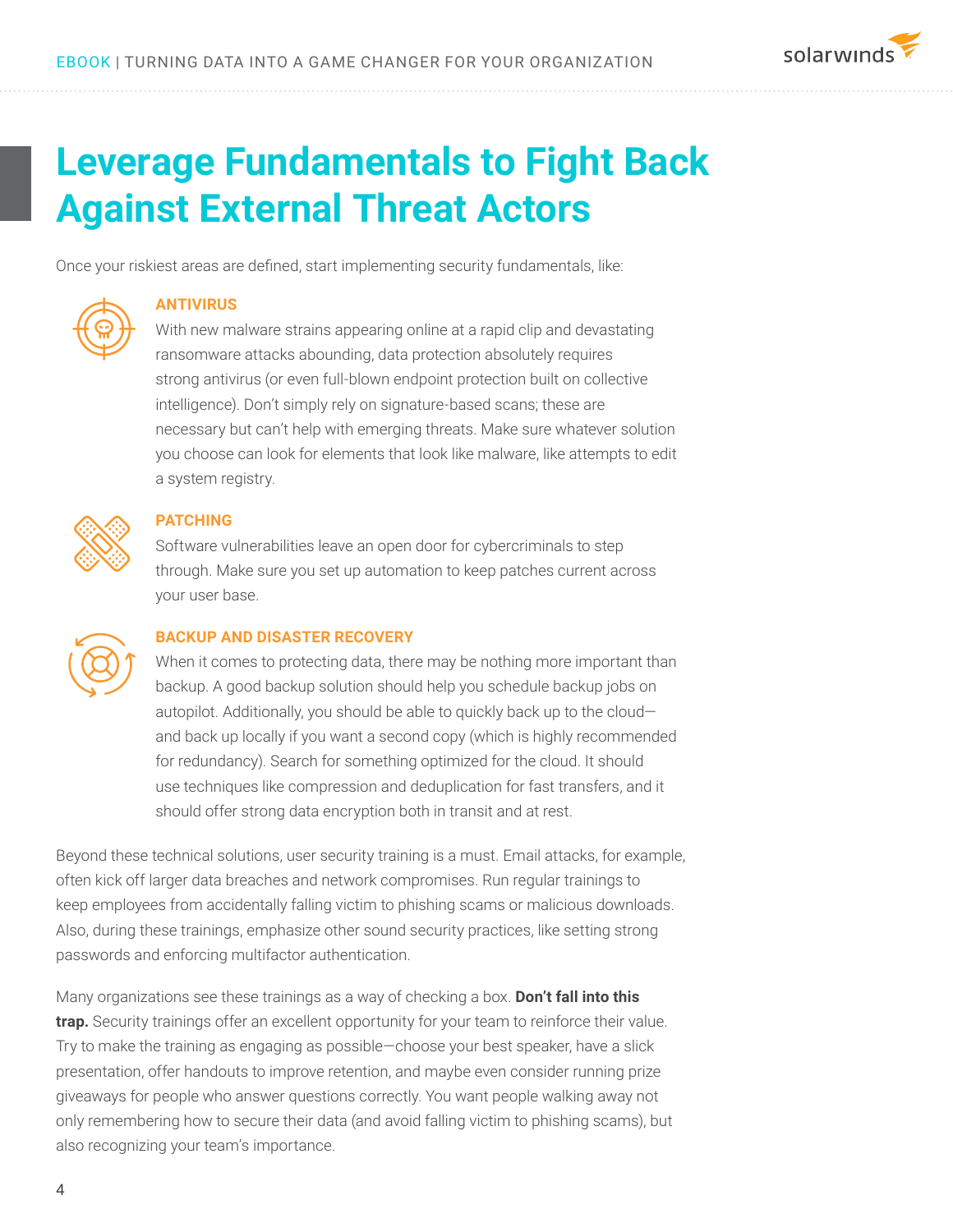

### **Reduce the Risk of Insider Breaches**

Insiders often know where you keep the most sensitive data. Current or former disgruntled employees could easily damage the organization by stealing or deleting important data—and let's not overlook the possibility of accidental data corruption or deletion due to simple employee error.

Start by making sure no one has excessive access privileges. As organizations grow, it's not uncommon for early employees to have "God mode" access to sensitive data. Employees that change roles often maintain their old privileges as well. A developer who once worked on the billing system shouldn't retain access to the old code and database if they move to a purely front-end developer role.

To combat these potential threats, adopt an access rights management system to help keep user privileges in check. This requires a few things. First, look for one that allows data owners across the organization to set up and manage privileges. The burden of managing and maintaining user

access privileges shouldn't fall squarely on the shoulders of the IT staff. Managers usually know who needs what—so let them take responsibility for setting up, maintaining, and modifying accounts in their area.

That being said, you should also look for a solution that monitors for potential threats to internal data. For example, it should monitor and alert you to potential changes to Active Directory® structures or changes to Windows® file share or users who attempt to delete or transfer large swaths of files at a time. Also, regular audits can help. It's smart to periodically check to make sure data owners have been vigilant about policing user privileges.



*Adopt an access rights management system to help keep user privileges in check.*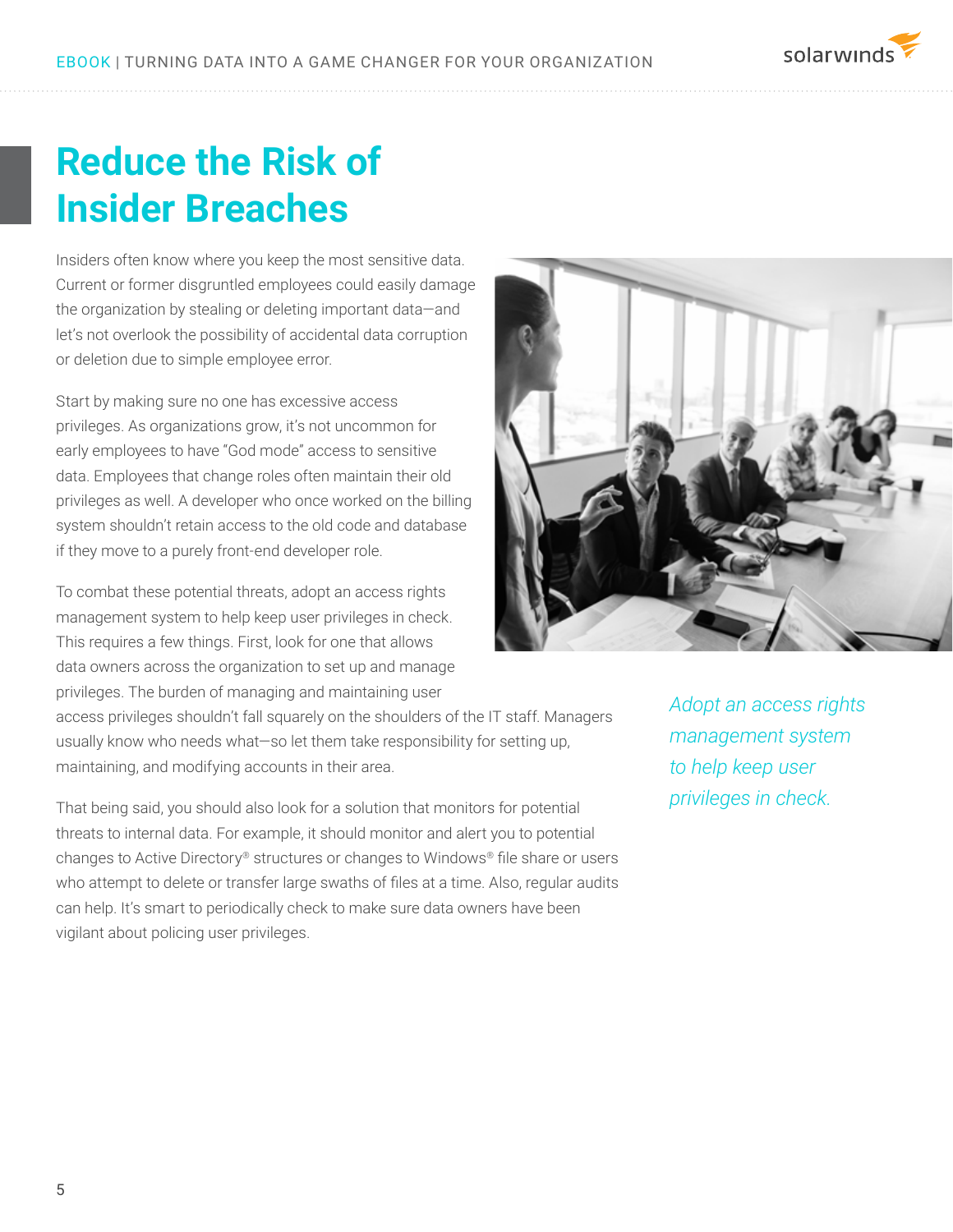### **Detection**

Even the best laid defenses have gaps—clever cybercriminals can still break through. Whether it's a new ransomware strain or someone falling for a phishing attack, threats do sometimes slip by preventive measures.

The measure of a good team lies in how well they detect threats and respond to them. You can't deal with what you can't see, so you need to consistently monitor and review logs. However, collecting, normalizing, and reviewing logs can quickly consume your team (and prevent them from properly separating the signal and the noise.) Staffing and skills shortages across the industry can add to this overwhelm.

*Implement a strong security information and event management (SIEM) tool.* To deal with this, find and implement a strong security information and event management (SIEM) tool. These tools can ingest logs from across the enterprise, normalize them so they're easy to process, and help teams make sense from the information flood. Beyond that, they often use automation or artificial intelligence to bubble up the most important security events and notify the team, so they can investigate further (saving important time in the day-to-day).

solarwinds

The right SIEM tool goes beyond log management—it also provides deeper context to the information your team receives. For example, it should compare the logs from systems like Active Directory, routers, firewalls, and intrusion detection systems, and make calculated decisions based on this. Many systems also integrate threat intelligence feeds to help better detect issues. This can help your team reduce the number of false positives and negatives over time.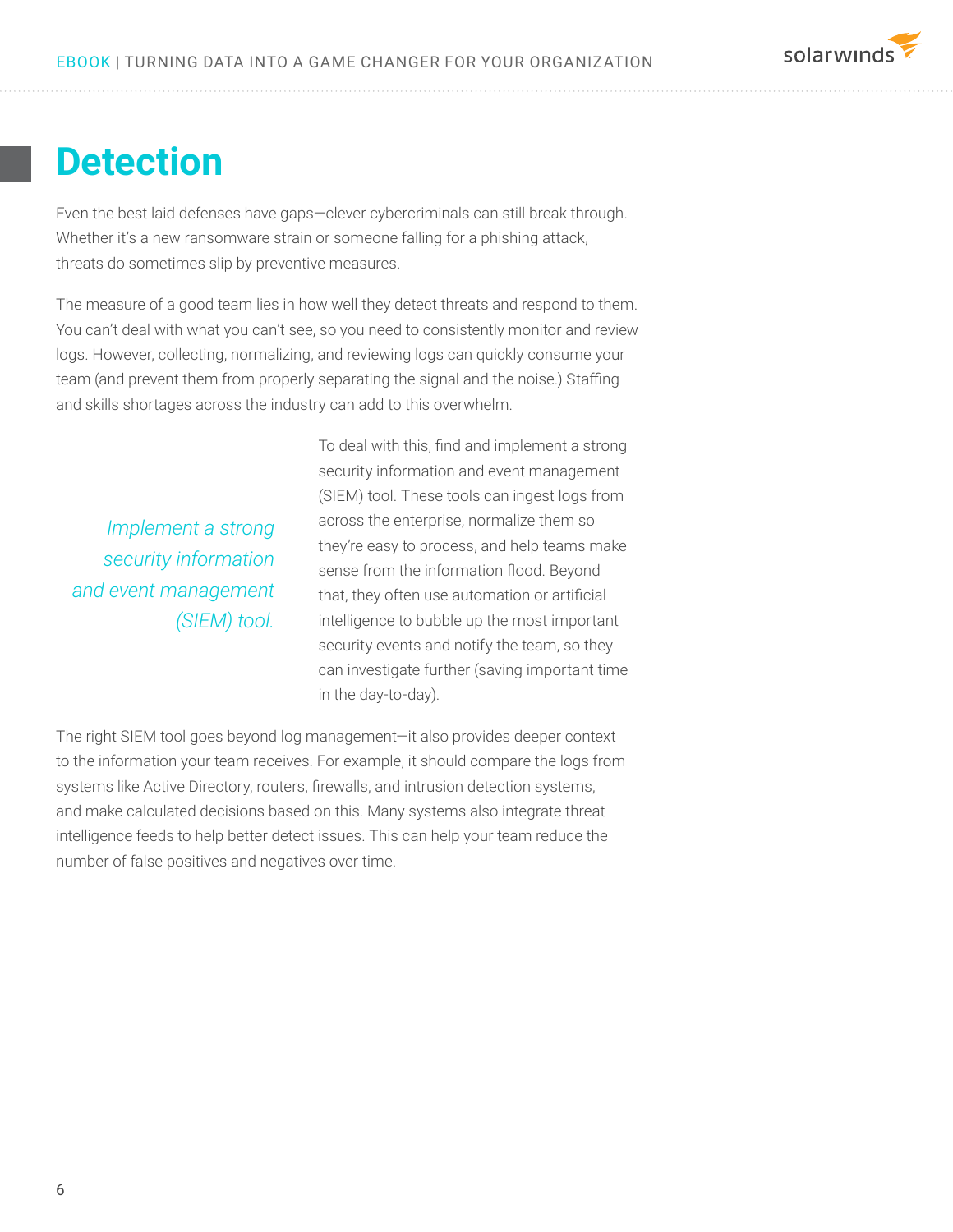solarwinds

J.

Ω

1  $\Omega$ 

n

1

1  $\Omega$ 

89 Ω  $\Omega$ 1

1

Ω

## **How Data Becomes a Game Changer**

The previous advice refers to defending against potential data issues; however, data protection can change a team's standing within an organization. Unfortunately, too many organizations fail to see the true value of their security team. They may even assume a lack of an attack during a timeframe means everything is working correctly (when, ultimately, luck plays a major role).

To demonstrate your value, you will need to report regularly on clear metrics that help the business. For example, you may choose to track the number of open vulnerabilities, the time it takes to patch, or the mean time to identify and respond to a threat. The metrics you choose will depend on multiple factors, including the size of your organization, data that's most critical, and whether you work in a regulated industry.

Additionally, you may want to use data scanning tools to demonstrate you've secured sensitive information. Your access rights management tool could help you show that people within your organization don't have privileges beyond what's necessary—which could further demonstrate the value of your activities.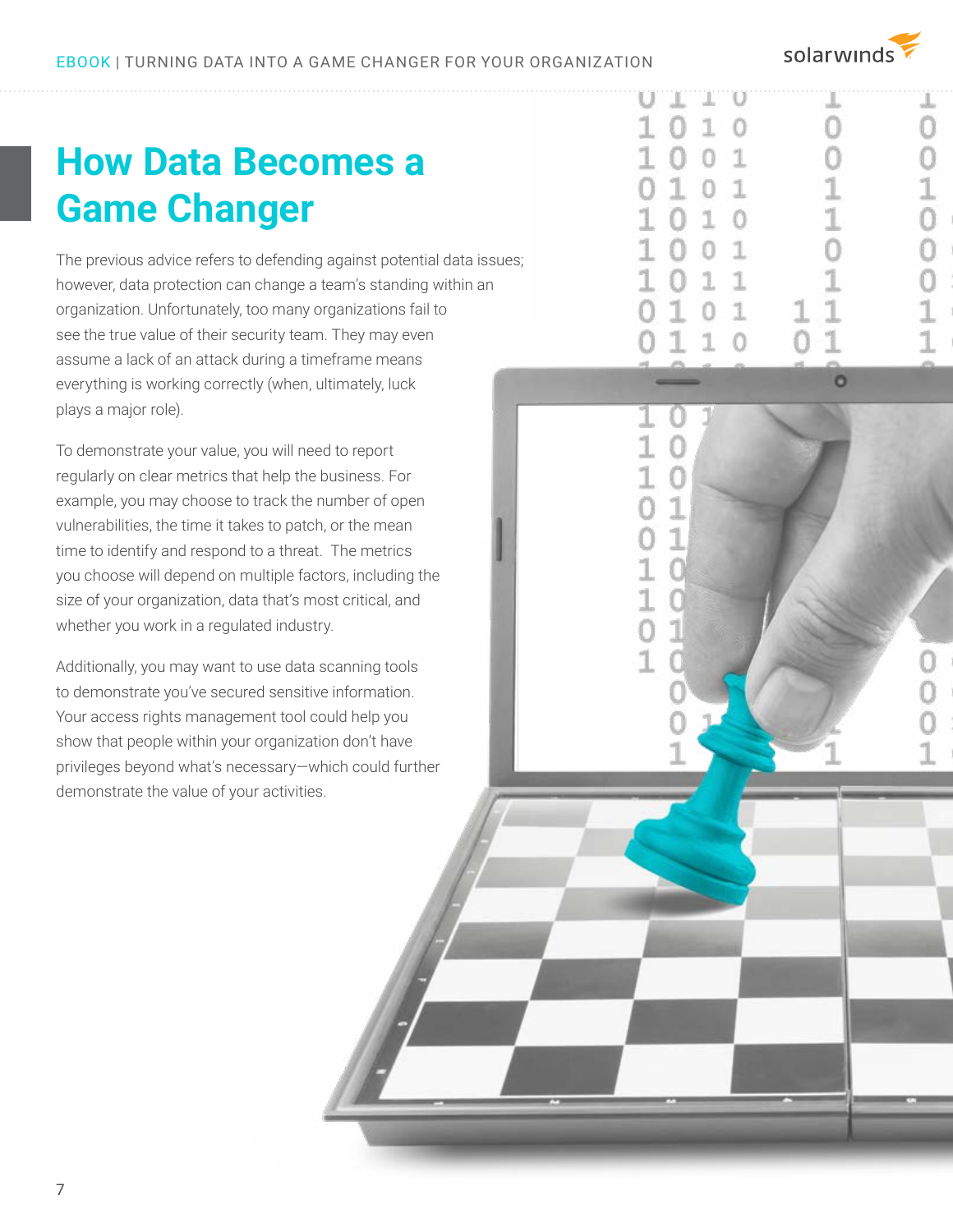

### **The Role of Compliance**

Security investments are often driven by regulations. One recent example was the scramble for businesses to meet the requirements of the General Data Protection Regulation (GDPR). Businesses often have to keep up with changes to existing regulations, like HIPAA in healthcare, SOX in finance, or PCI DSS in retail.

Cybersecurity teams play crucial roles in meeting these regulations. These teams need solutions to help them demonstrate compliance and due diligence where needed. For starters, they need simple, easy-to-understand reports in case of an audit. For an access rights management solution, you'll want simple, audit-ready reports that can demonstrate who has access to what (and demonstrate you're taking proper steps to implement "least privilege.")

Additionally, a SIEM tool is paramount for compliance efforts. A SIEM tool can help you show you're taking proper measures to safeguard data, but it should also help you in the event of a breach you need to report. When reporting a breach, you'll need to explain what was affected, who was affected, and what steps you took to mitigate the damage. The ability to track down this information requires strong forensic tools—and a way to easily search logs to make sense of them after an attack.

Finally, teams should make sure they never just "meet compliance" regulations. Cybersecurity should never be about checking a box. Criminals evolve their attack

methods so frequently, many regulations simply can't keep up. To help mitigate risk, cybersecurity teams should modify their defenses accordingly—and demonstrate to their organization they're staying way ahead of the cybercriminals.